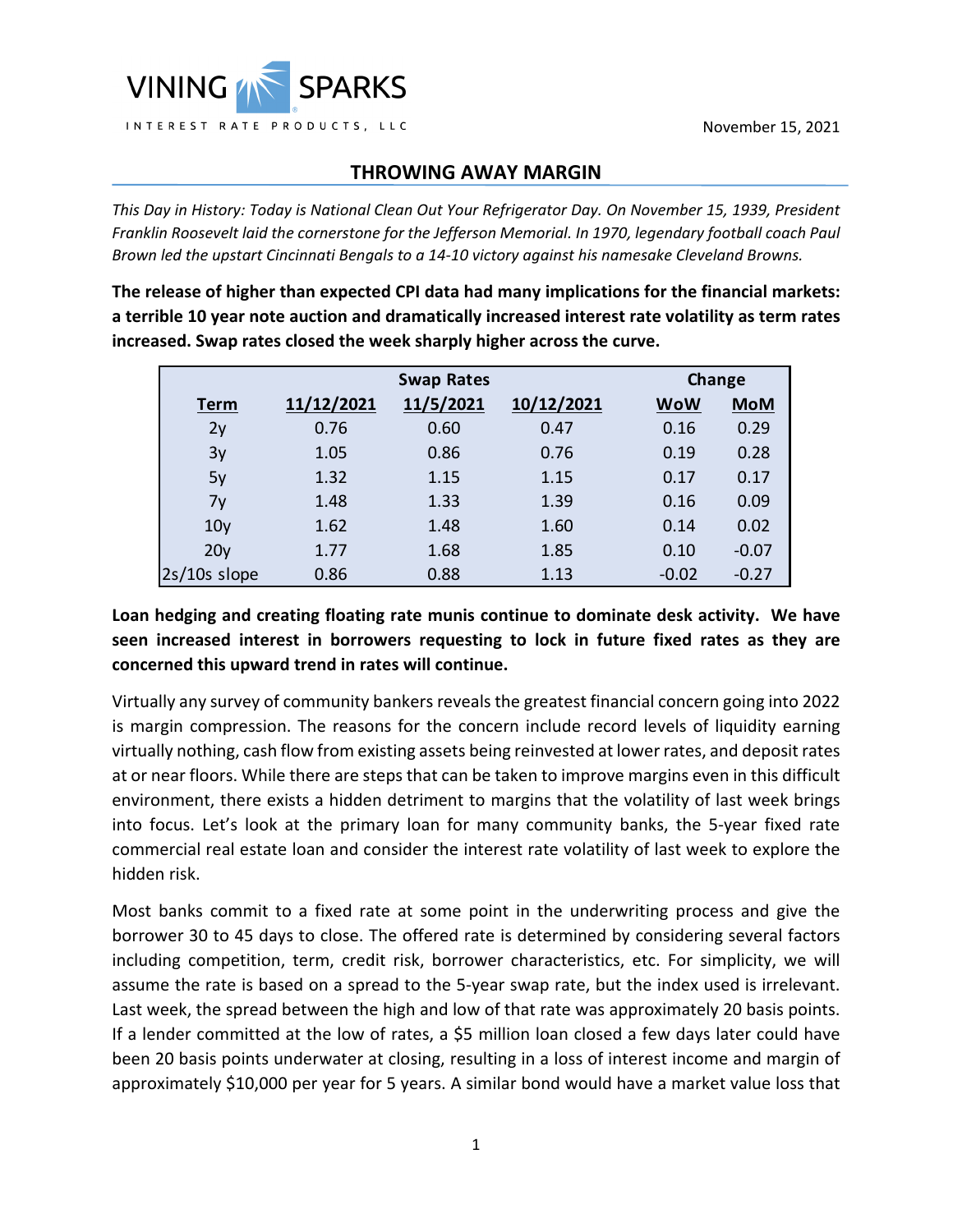November 15, 2021



recognizes this lower future income while the economic loss related to the loan is realized over its life via lower income.

Some bankers may argue there will be equal gains over time resulting from rates declining after the commitment of a fixed rate. We would disagree and reference an unhedged mortgage pipeline: mortgage lenders will tell you stable or rising rates result in most approved loans closing while fallout increases greatly if rates decline; the free option given to borrowers almost always results in negative impacts for the lender.

One of the benefits of a loan hedging program is the rate is set for the bank and borrower at closing. Consequently, the bank will receive a market rate based on rates at time of closing and not have a hidden loss that impacts earnings for years to come. Having a hedging program in place allows the lender to offer longer term loans, generally resulting in less competition and the potential to increase spreads and earnings.

Contact your relationship manager or us to set up a time to learn how we can help improve earnings by offering a well-priced product that meets customer demand.

Stay safe and have a great week!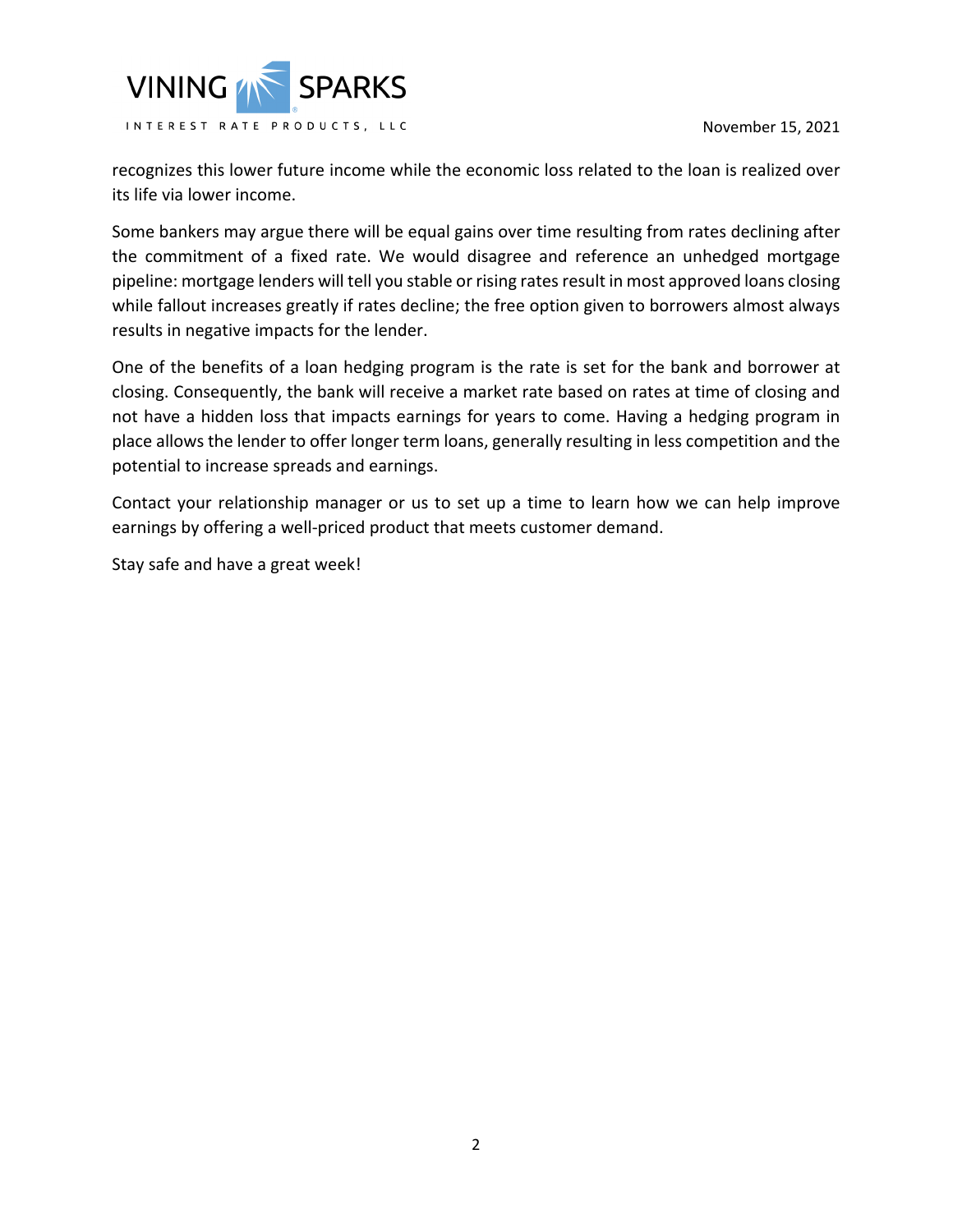

#### November 15, 2021

### **Vining Sparks Interest Rate Products, LLC**

Toll-Free 800.786.2883 [www.VSIRP.com](http://www.vsirp.com/)

**Rick Redmond** President 901-766-3382 [rredmond@vsirp.com](mailto:rredmond@vsirp.com)

**Katharine Bray** Director of Sales and Trading 901-766-3384 [kbray@vsirp.com](mailto:kbray@vsirp.com)

**Tommy Warren, CPA** Senior VP – Sales and Trading 864-915-6675 [twarren@vsirp.com](mailto:twarren@vsirp.com)

**Walt Robison, CPA, CFA** VP – Sales and Trading 901-766-3389 [wrobison@vsirp.com](mailto:wrobison@vsirp.com)

**Battle Beasley**

VP – Sales and Trading 901-766-3383 [bbeasley@vsirp.com](mailto:bbeasley@vsirp.com)

INTENDED FOR INSTITUTIONAL INVESTORS ONLY. The information included herein has been obtained from sources deemed reliable, but it is not in any way guaranteed, and it, together with any opinions expressed, is subject to change at any time. Any and all details offered in this publication are preliminary and are therefore subject to change at any time. This has appropriateness of investing in any securities or investment strategies mentioned or recommended. The accuracy of the financial projections is<br>dependent on the occurrence of future events which cannot be assured; therefore

This material was produced by a Vining Sparks Interest Rate Products representative and is not considered research and is not a product of any<br>research department. Employees may provide advice to investors as well as to Vi which may be based in part on the quality of their analysis, Vining Sparks' revenues, trading revenues, and competitive factors. Although this information has been obtained from sources which we believe to be reliable, we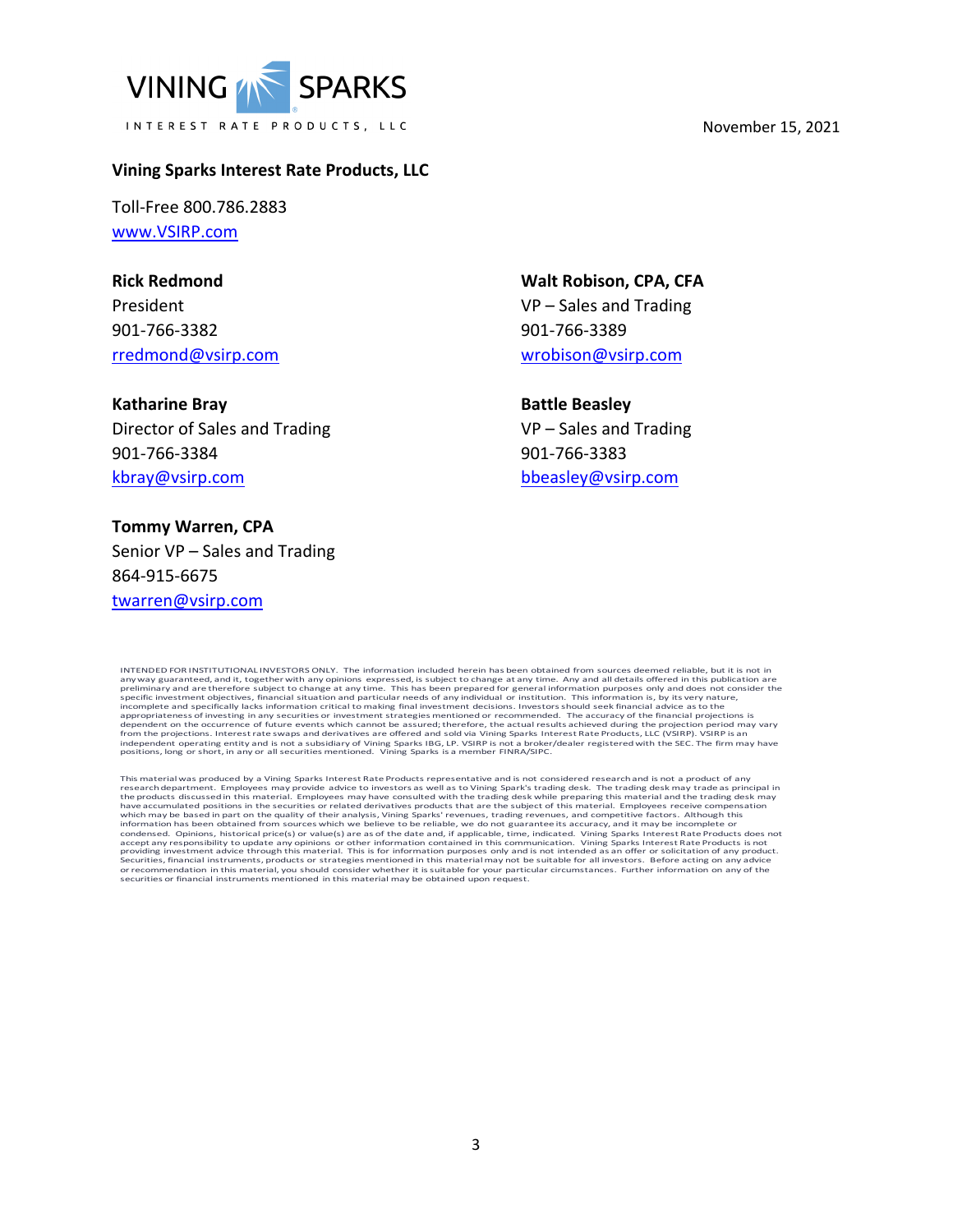|                 | <b>Money Market Rates</b> |          | <b>SOFR</b>          |
|-----------------|---------------------------|----------|----------------------|
| <b>1M LIBOR</b> | 0.09113%                  |          | <b>Forward Rates</b> |
| <b>3M LIBOR</b> | 0.15788%                  | $Sep-21$ | 0.04750%             |
| <b>6M LIBOR</b> | 0.22538%                  | $Dec-21$ | 0.05750%             |
| <b>2M LIBOR</b> | 0.39425%                  | $Mar-22$ | 0.11000%             |
| Prime           | 3.25000%                  | $Jun-22$ | 0.28000%             |
| <b>FFTR</b>     | 0.2500%                   | $Sep-22$ | 0.49000%             |
| <b>Eff FF</b>   | 0.0800%                   |          |                      |
| <b>SOFR</b>     | 0.0500%                   |          |                      |
|                 |                           |          |                      |

|      |                      |         | 20-Year Amortization |          |
|------|----------------------|---------|----------------------|----------|
|      | <b>Floating Rate</b> | 3-Month | 6-Month              | 12-Month |
| ear  | <b>SOFR</b>          | 0.80%   | 0.95%                | 1.24%    |
| ear  | <b>SOFR</b>          | 1.03%   | 1.14%                | 1.35%    |
| ear  | <b>SOFR</b>          | 1.16%   | 1.25%                | 1.41%    |
| ear  | <b>SOFR</b>          | 1.25%   | 1.32%                | 1.46%    |
| ear  | <b>SOFR</b>          | 1.31%   | 1.38%                | 1.50%    |
| ear  | <b>SOFR</b>          | 1.37%   | 1.43%                | 1.53%    |
| ear  | <b>SOFR</b>          | 1.41%   | 1.46%                | 1.56%    |
| ear  | <b>SOFR</b>          | 1.44%   | 1.49%                | 1.58%    |
| 'ear | <b>SOFR</b>          | 1.46%   | 1.51%                | 1.59%    |
| 'ear | <b>SOFR</b>          | 1.50%   | 1.54%                | 1.62%    |
| 'ear | <b>SOFR</b>          | 1.53%   | 1.57%                | 1.63%    |



(901) 766-3382 (901) 766-3384 (901) 766-3389 (864) 915-6675 Rick Redmond Katharine Bray Walt Robison Tommy Warren



### **Spot Start Loan Hedging Forward Starting Swap Quotes** Amortization Term (Years) Floating Rate 3-Year 5-Year 7-Year 10-Year 15-Year 20-Year 25-Year Bullet Bullet Floating Rate 3-Month 6-Month 12-Month 2-Year SOFR 0.56% 0.62% 0.64% 0.65% 0.66% 0.66% 0.66% 0.67% 0.67% 2-Year SOFR 0.80% 0.95% 1.24% 3-Year SOFR 0.66% 0.82% 0.87% 0.90% 0.92% 0.93% 0.93% 0.94% 3-Year SOFR 1.03% 1.14% 1.35% Term (Years) 4-Year | SOFR | 0.92% 0.99% 1.04% 1.06% 1.08% 1.08% 1.10% || ధ 4-Year | SOFR 1.16% 1.25% 1.41% Rate Term (Years) Rate Term (Years) 5-Year SOFR 0.95% 1.06% 1.12% 1.16% 1.17% 1.19% 5-Year SOFR 1.25% 1.32% 1.46% 6-Year | SOFR | 1.11% 1.19% 1.23% 1.24% 1.25% 1.27% || こ 6-Year | SOFR 1.31% 1.38% 1.50% 7-Year SOFR 1.12% 1.23% 1.28% 1.30% 1.32% 1.34% | SOFR 1.37% 1.43% 1.53% 8-Year | SOFR | 1.26% 1.33% 1.35% 1.36% 1.39% || | SOFR 1.41% 1.46% 1.56% Rate<sup>-</sup> 9-Year SOFR 1.27% 1.36% 1.39% 1.40% 1.43% 9-Year SOFR 1.44% 1.49% 1.58% 10-Year SOFR 1.28% 1.38% 1.42% 1.43% 1.47% 10-Year SOFR 1.46% 1.51% 1.59% 12-Year SOFR Customer Pays Fixed, Monthly, Act/360 1.41% 1.41% 1.46% 1.48% 1.51% 1.51% 12-Year SOFR 1.50% 1.54% 1.54% 1.62% 15-Year SOFR Customer Receives SOFR 1.63% 1.43% 1.50% 1.52% 1.57% 1.57% 1.57% 1.5-Year SOFR 1.53% 1.57% 1.63%

# Contact Information - Toll Free 800-786-2883 or www.VSIRP.com

indicative of future results while changes in any assumption may have material effect on projected results.

| <b>Profitability Analysis</b> |         |                                          |                                                                |        |         |         |         |         |               |  |  |
|-------------------------------|---------|------------------------------------------|----------------------------------------------------------------|--------|---------|---------|---------|---------|---------------|--|--|
|                               |         |                                          | Profit Per Basis Point of Mark-up, Per \$1,000,000 of Notional |        |         |         |         |         |               |  |  |
|                               |         | 3-Year                                   | 5-Year                                                         | 7-Year | 10-Year | 15-Year | 20-Year | 25-Year | <b>Bullet</b> |  |  |
|                               | 2-Year  | \$140                                    | \$167                                                          | \$178  | \$187   | \$193   | \$196   | \$198   | \$202         |  |  |
|                               | 3-Year  | \$159                                    | \$221                                                          | \$247  | \$267   | \$282   | \$289   | \$293   | \$302         |  |  |
|                               | 4-Year  |                                          | \$254                                                          | \$301  | \$336   | \$363   | \$376   | \$383   | \$400         |  |  |
| (Years)                       | 5-Year  |                                          | \$265                                                          | \$340  | \$395   | \$438   | \$458   | \$470   | \$497         |  |  |
|                               | 6-Year  |                                          |                                                                | \$364  | \$444   | \$506   | \$536   | \$553   | \$592         |  |  |
| Term                          | 7-Year  |                                          |                                                                | \$372  | \$483   | \$568   | \$609   | \$633   | \$686         |  |  |
|                               | 8-Year  |                                          |                                                                |        | \$511   | \$623   | \$677   | \$708   | \$778         |  |  |
| Rate                          | 9-Year  |                                          |                                                                |        | \$528   | \$671   | \$740   | \$780   | \$869         |  |  |
|                               | 10-Year |                                          |                                                                |        | \$534   | \$712   | \$798   | \$847   | \$958         |  |  |
|                               | 12-Year | Fee Income Generation Only Possible With |                                                                |        |         | \$772   | \$897   | \$970   | \$1,131       |  |  |
|                               | 15-Year |                                          | Back-to-Back Swaps and SMART Loan Products                     |        |         | \$807   | \$1,007 | \$1,123 | \$1,381       |  |  |

(901) 766-3383 herein listed securities are subject to availability and change in price. Past Performance is not

Any distribution or copying of this communication is strictly prohibited.

[rredmond](mailto:rredmond@vsirp.com)@vsirp.com [kbray@vsir](mailto:kbray@vsirp.com)p.com [wrobison@](mailto:wrobison@vsirp.com)vsirp.com [twarre](mailto:twarren@vsirp.com)n@vsirp.com [bbeasle](mailto:bbeasley@vsirp.com)y@vsirp.com

Although this information is from sources that we believe reliable, we do not guaranteee its

accuracy, and it may be incomplete or condensed. This is for informational purposes only and is

Battle Beasley **not intended as an offer or solicitation with respect to the purchase or sale of any security.** All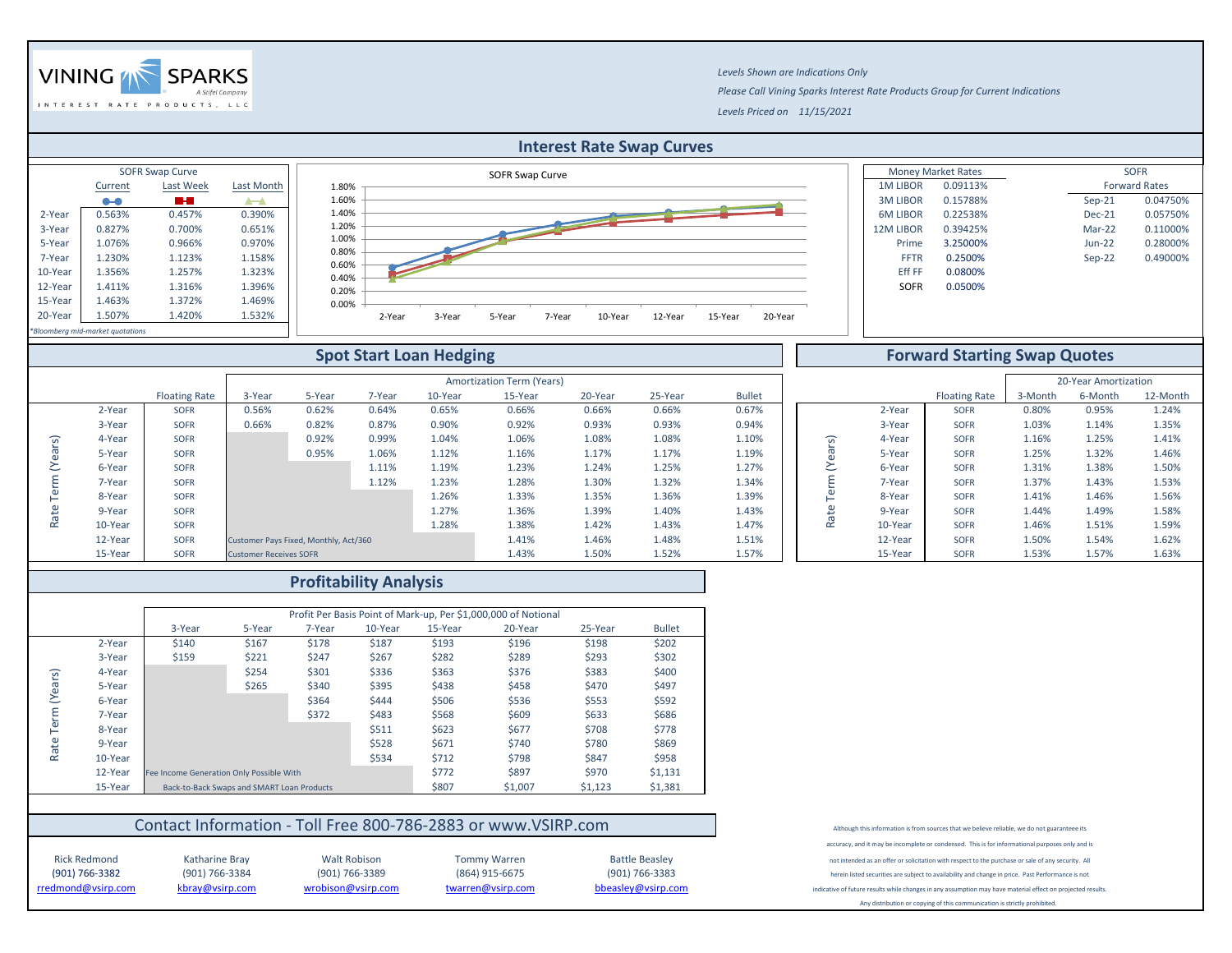|                 | <b>Money Market Rates</b> |           | <b>3M LIBOR</b>      |
|-----------------|---------------------------|-----------|----------------------|
| <b>1M LIBOR</b> | 0.09113%                  |           | <b>Forward Rates</b> |
| <b>3M LIBOR</b> | 0.15788%                  | $Dec-21$  | 0.21000%             |
| <b>6M LIBOR</b> | 0.22538%                  | $Mar-22$  | 0.25500%             |
| <b>2M LIBOR</b> | 0.39425%                  | $J$ un-22 | 0.45000%             |
| Prime           | 3.25000%                  | $Sep-22$  | 0.67000%             |
| <b>FFTR</b>     | 0.2500%                   | $Dec-22$  | 0.93500%             |
| <b>Eff FF</b>   | 0.0800%                   |           |                      |
| <b>SOFR</b>     | 0.0500%                   |           |                      |
|                 |                           |           |                      |

## **Forward Starting Swap Quotes**



*Levels Shown are Indications Only Please Call Vining Sparks Interest Rate Products Group for Current Indications Levels Priced on 11/15/2021*



|                      |         |                      |                                       |        |        |         | <b>Amortization Term (Years)</b> |         |         |               |                |         |                      |         | 20-Year Amortization |          |
|----------------------|---------|----------------------|---------------------------------------|--------|--------|---------|----------------------------------|---------|---------|---------------|----------------|---------|----------------------|---------|----------------------|----------|
|                      |         | <b>Floating Rate</b> | 3-Year                                | 5-Year | 7-Year | 10-Year | 15-Year                          | 20-Year | 25-Year | <b>Bullet</b> |                |         | <b>Floating Rate</b> | 3-Month | 6-Month              | 12-Month |
|                      | 2-Year  | Prime                | 3.76%                                 | 3.81%  | 3.83%  | 3.85%   | 3.86%                            | 3.86%   | 3.86%   | 3.87%         |                | 2-Year  | Prime                | 4.02%   | 4.17%                | 4.43%    |
|                      | 3-Year  | Prime                | 3.86%                                 | 4.02%  | 4.07%  | 4.10%   | 4.12%                            | 4.13%   | 4.14%   | 4.15%         |                | 3-Year  | Prime                | 4.24%   | 4.34%                | 4.52%    |
|                      | 4-Year  | Prime                |                                       | 4.11%  | 4.19%  | 4.22%   | 4.24%                            | 4.25%   | 4.25%   | 4.26%         | $\widehat{\,}$ | 4-Year  | Prime                | 4.34%   | 4.42%                | 4.57%    |
|                      | 5-Year  | Prime                |                                       | 4.14%  | 4.25%  | 4.29%   | 4.33%                            | 4.35%   | 4.35%   | 4.37%         |                | 5-Year  | Prime                | 4.42%   | 4.50%                | 4.63%    |
|                      | 6-Year  | Prime                |                                       |        | 4.29%  | 4.36%   | 4.41%                            | 4.42%   | 4.43%   | 4.45%         |                | 6-Year  | Prime                | 4.49%   | 4.56%                | 4.67%    |
|                      | 7-Year  | Prime                |                                       |        | 4.30%  | 4.41%   | 4.46%                            | 4.48%   | 4.50%   | 4.53%         |                | 7-Year  | Prime                | 4.55%   | 4.60%                | 4.70%    |
|                      | 8-Year  | Prime                |                                       |        |        | 4.44%   | 4.51%                            | 4.54%   | 4.56%   | 4.60%         |                | 8-Year  | Prime                | 4.60%   | 4.65%                | 4.74%    |
|                      | 9-Year  | Prime                |                                       |        |        | 4.45%   | 4.55%                            | 4.59%   | 4.61%   | 4.60%         |                | 9-Year  | Prime                | 4.64%   | 4.69%                | 4.77%    |
| $\tilde{\mathbf{r}}$ | 10-Year | Prime                |                                       |        |        | 4.46%   | 4.58%                            | 4.61%   | 4.61%   | 4.62%         |                | 10-Year | Prime                | 4.66%   | 4.70%                | 4.78%    |
|                      | 12-Year | Prime                | Customer Pays Fixed, Monthly, Act/360 |        |        |         | 4.62%                            | 4.62%   | 4.64%   | 4.71%         |                | 12-Year | Prime                | 4.67%   | 4.70%                | 4.77%    |
|                      | 15-Year | Prime                | <b>Customer Receives Prime</b>        |        |        |         | 4.62%                            | 4.67%   | 4.72%   | 4.73%         |                | 15-Year | Prime                | 4.70%   | 4.74%                | 4.80%    |

Rick Redmond Katharine Bray Walt Robison Tommy Warren (901) 766-3382 (901) 766-3384 (901) 766-3389 (864) 915-6675

|         |         |                                          |                                            |        | <b>Profitability Analysis</b> |         |                                                                |         |               |
|---------|---------|------------------------------------------|--------------------------------------------|--------|-------------------------------|---------|----------------------------------------------------------------|---------|---------------|
|         |         |                                          |                                            |        |                               |         |                                                                |         |               |
|         |         |                                          |                                            |        |                               |         | Profit Per Basis Point of Mark-up, Per \$1,000,000 of Notional |         |               |
|         |         | 3-Year                                   | 5-Year                                     | 7-Year | 10-Year                       | 15-Year | 20-Year                                                        | 25-Year | <b>Bullet</b> |
|         | 2-Year  | \$140                                    | \$167                                      | \$178  | \$187                         | \$193   | \$196                                                          | \$198   | \$202         |
|         | 3-Year  | \$159                                    | \$221                                      | \$247  | \$267                         | \$282   | \$289                                                          | \$293   | \$302         |
|         | 4-Year  |                                          | \$254                                      | \$301  | \$336                         | \$363   | \$376                                                          | \$383   | \$400         |
| (Years) | 5-Year  |                                          | \$265                                      | \$340  | \$395                         | \$438   | \$458                                                          | \$470   | \$497         |
|         | 6-Year  |                                          |                                            | \$364  | \$444                         | \$506   | \$536                                                          | \$553   | \$592         |
| Term    | 7-Year  |                                          |                                            | \$372  | \$483                         | \$568   | \$609                                                          | \$633   | \$686         |
|         | 8-Year  |                                          |                                            |        | \$511                         | \$623   | \$677                                                          | \$708   | \$778         |
| Rate    | 9-Year  |                                          |                                            |        | \$528                         | \$671   | \$740                                                          | \$780   | \$869         |
|         | 10-Year |                                          |                                            |        | \$534                         | \$712   | \$798                                                          | \$847   | \$958         |
|         | 12-Year | Fee Income Generation Only Possible With |                                            |        |                               | \$772   | \$897                                                          | \$970   | \$1,131       |
|         | 15-Year |                                          | Back-to-Back Swaps and SMART Loan Products |        |                               | \$807   | \$1,007                                                        | \$1,123 | \$1,381       |

## Contact Information - Toll Free 800-786-2883 or www.VSIRP.com

Although this information is from sources that we believe reliable, we do not guaranteee its

accuracy, and it may be incomplete or condensed. This is for informational purposes only and is

Battle Beasley **not intended as an offer or solicitation** with respect to the purchase or sale of any security. All

(901) 766-3383 herein listed securities are subject to availability and change in price. Past Performance is not

indicative of future results while changes in any assumption may have material effect on projected results.

Any distribution or copying of this communication is strictly prohibited.

[rredmond](mailto:rredmond@vsirp.com)@vsirp.com [kbray@vsir](mailto:kbray@vsirp.com)p.com [wrobison@](mailto:wrobison@vsirp.com)vsirp.com [twarre](mailto:twarren@vsirp.com)n@vsirp.com [bbeasle](mailto:bbeasley@vsirp.com)y@vsirp.com